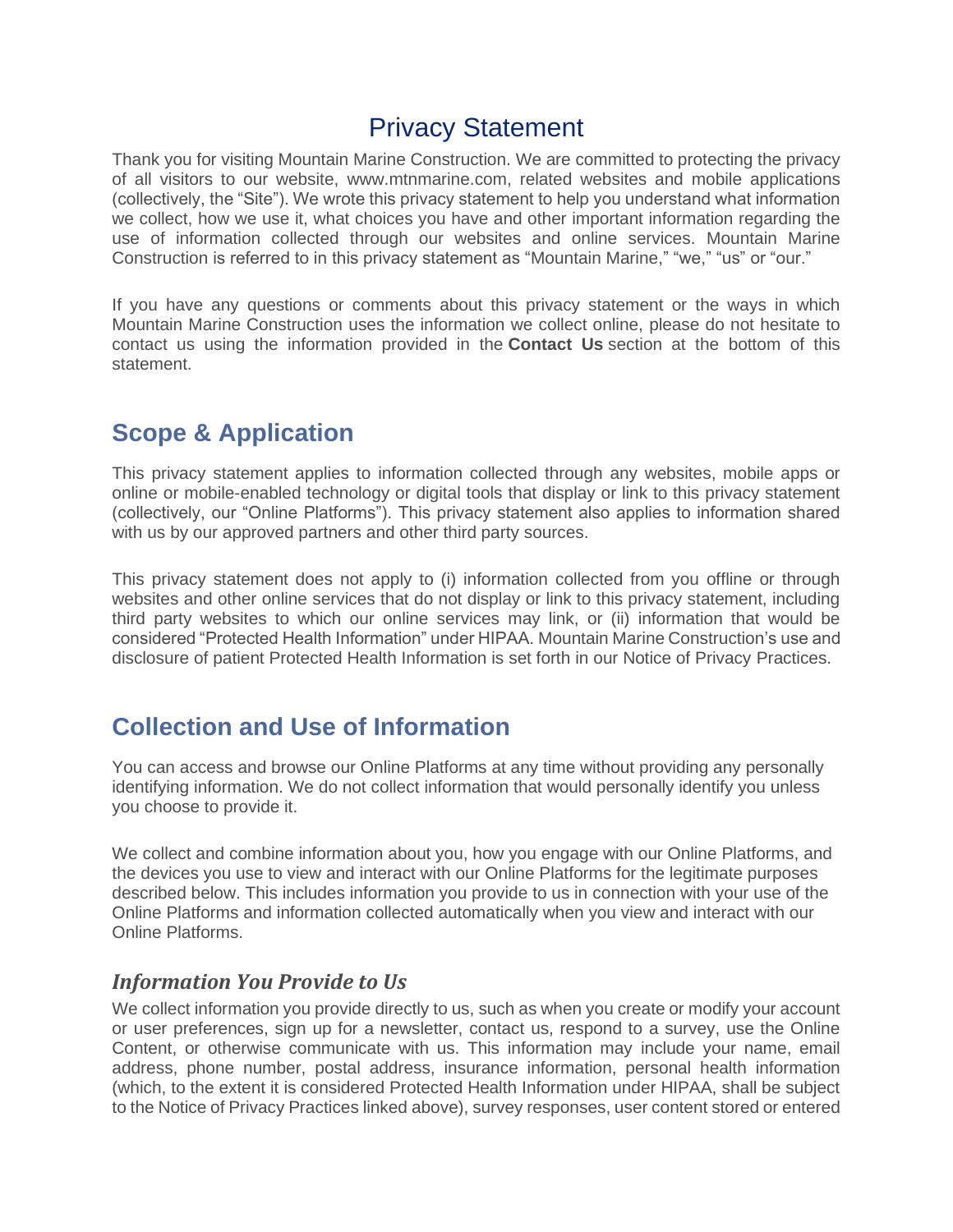into the forms found in our Online Platforms, and other information you choose to provide through use of our Online Platforms.

The information you provide to us will be used to (i) set up your account (if applicable); (ii) if you elect to receive information from Mountain Marine, to provide you with such information; (iii) improve the Site and Online Platforms; (iv) respond to your inquiries; (v) facilitate your job application; and (vi) to fulfill any other purpose for which you provided it.

We will not use your information for any purposes other than as described in this privacy statement or explained to you at the point at which the information was collected.

#### *Information Collected Automatically*

We may also utilize certain third party products or services ("Third Party Tools"), such as Google Analytics, a web analysis service provided by Google, in order to better understand the use of our Online Platforms. These Third Party Tools may collect information such as how often users visit our Online Platforms, what pages they visit and the websites that referred them to our Online Platforms. Further, the Third Party Tools may use the data collected to track and examine the use of the Online Platforms, to prepare reports on its activities and share them with other related services. The Third Party Products may also use the data collected on the Online Platforms to contextualize and personalize the ads of its own advertising network. The Third Party Product's ability to use and share information it collects about your visits to the Online Platforms is restricted by each of its own privacy policies and terms of use. Additional information about the Third Party Tools can be provided by contacting us as set forth below.

We may automatically collect additional information about your visit to our Online Platforms, including pages you visit, your geographic location based solely on your IP address unless otherwise approved by you, promotions with which you interacted and other behaviors. This information is collected for the sole purpose of improving your overall visit to our Online Platforms by providing interest-based content. For example, we may collect information about your geographic location and a health interest, based on topics you have browsed in our Online Platform, so that we can promote a physician who may practice close to your location. This data is not shared with any third party. The data may also be used to provide interest-based content for communications for which you have opted in.

When interacting with our services within social media, we may obtain information stored within social media or authorized by you to be collected by us within such social media. This information may include your contact information, email address, friend information, friends and pages with whom you have an association, and other information stored within social media.

We may also gather certain information automatically, including but not limited to, internet protocol (IP) addresses, browser type, internet service provider (ISP), operating system, date/time stamp, mobile location and device type, and/or clickstream data. This information may be linked to other information we collect about you. Cookies, web beacons, flash cookies and similar technologies serve many important functions that help us serve you better.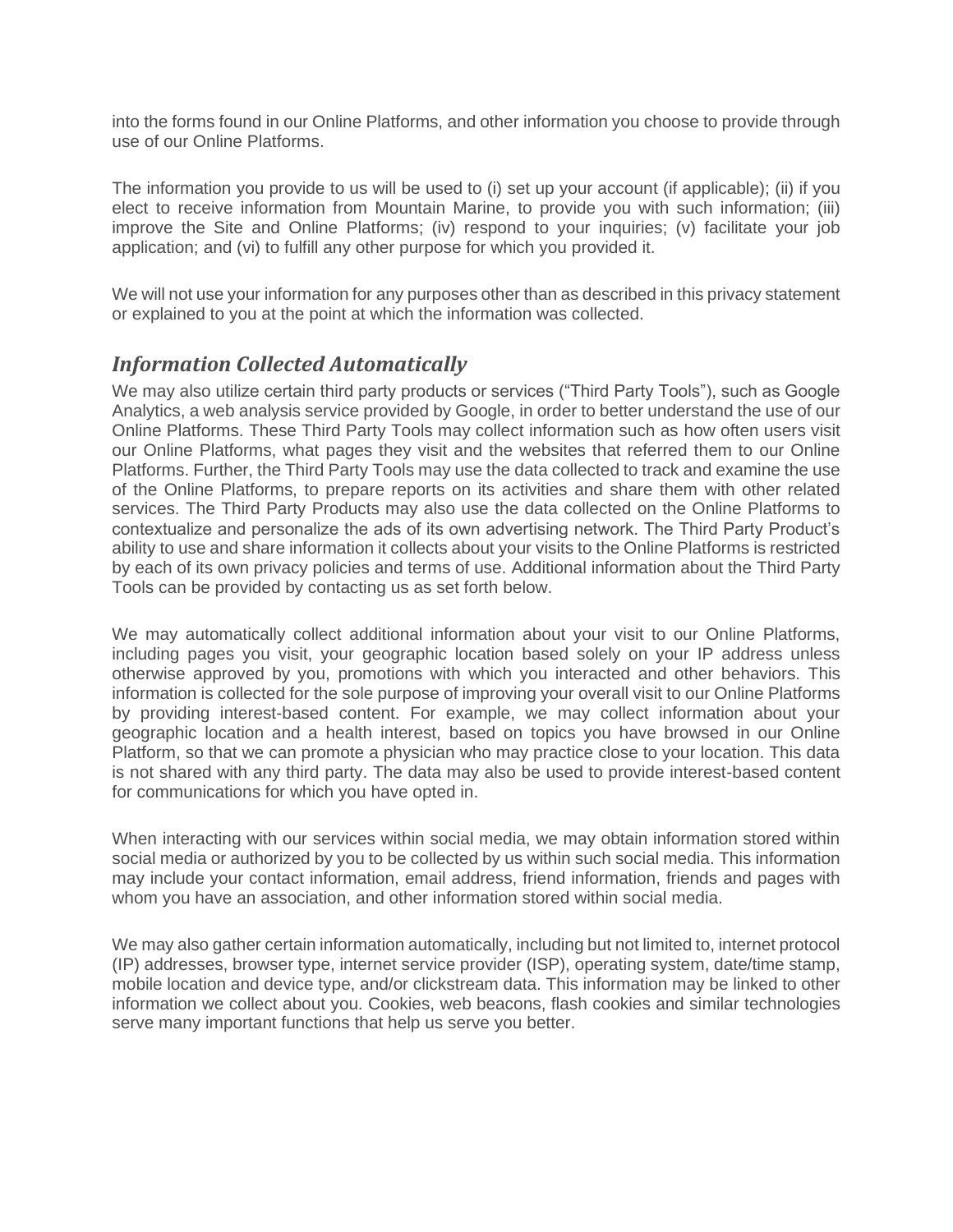# **Your Control over Information**

You have a variety of tools to manage cookies and similar technologies that collect information related to your use of the Online Platforms, including:

- Web browser controls to block and delete cookies, or adjust your tracking preferences.
- to opt out from receiving third party advertiser cookies.

For cookies and similar technologies used on our mobile apps for applicable targeted advertising activities, follow the steps provided by your mobile device platform provider (Apple, Android or others) to opt out of having your information collected and used by us and our digital marketing partners.

Please note, disabling, removing or blocking cookies may turn off some of the features of our Online Platforms that make your experience more efficient, and some Online Platforms may not function properly. Further, if you opt out of having your information collected and used by us and our digital marketing partners for interest-based advertising purposes, you will continue to receive ads, but such ads will not be tailored to your specific interests based on web viewing data collected from your device over time and across unaffiliated websites.

## **Sharing of Information**

We may share the information described above as set forth in this privacy statement or as otherwise described at the time such information is collected from you.

#### *Information Shared by Us*

- **Affiliates.** We may share information with a parent, subsidiary or affiliate entity within the Mountain Marine Construction family. Any organization to which we provide such information is required to keep it confidential and to only use such information in accordance with this privacy statement.
- **Service Providers.** In the course of doing business, we may employ other companies and individuals to perform a variety of functions on our behalf. For example, we may provide information as necessary to companies that host our Online Platforms or send communications on our behalf. These service providers may have access to information about you if it is needed to perform their functions for us, but they are not authorized by us to use or disclose such information except as necessary to perform services on our behalf or to comply with legal requirements, and they are required to maintain the information in confidence.
- **Legally Required.** We reserve the right to disclose information if required to do so by law or by a regulatory authority. We may also disclose information as part of an investigation or enforcement action relating to improper or illegal conduct in connection with our Online Platforms or other products, including, without limitation, any situations that may potentially involve threats to the safety or privacy of any person or misuse of our Online Platforms.
- **Sale or Bankruptcy.** During the normal course of our business, we may sell or purchase assets. If another entity acquires us or any of our assets, the information described in this privacy statement may be transferred to such entity. In addition, if any bankruptcy or reorganization proceeding is brought by or against us, such information may be considered an asset of ours and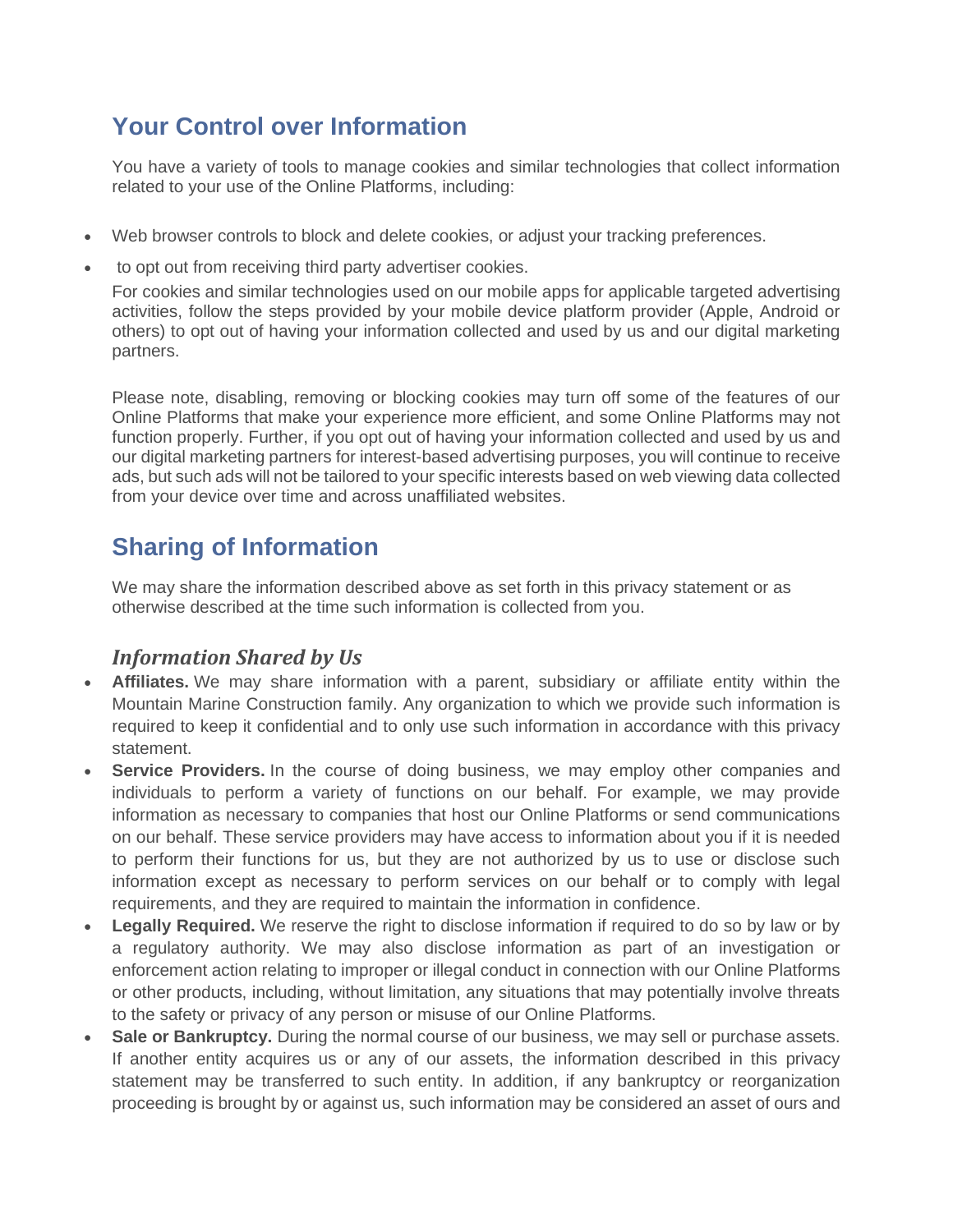may be sold or transferred to third parties. Should such a sale or transfer occur, we will use reasonable efforts to try to require that the transferee use such information in a manner that is consistent with this privacy statement.

- **Aggregated and Non-Identified Data.** We may maintain and use aggregate data or other nonidentified information (i.e., data that does not identify a specific individual), such as usage statistics, device data, online traffic patterns and user feedback. In addition to using this information for the purposes discussed in this privacy statement, we may disclose such aggregated or non-identified data to third parties without restriction.
- **Business Partners.** Mountain Marine Construction may share your information with our business partners. These business partners may use the information received by them to contact you to offer you certain products, services or promotions pertaining to your requested need. Please note that once your information has been shared with a business partner, it is no longer subject to the control of Mountain Marine Construction or subject to this privacy statement.

# **Security**

The security of your information is important to us. We take precautions to protect your information by implementing safeguards to protect the information we collect. But you should keep in mind that no website or internet transmission is ever completely secure or error-free. PLEASE NOTE: The safety and security of your information also depends on you. We urge you to take steps to keep your personal information safe, such as choosing strong passwords and never sharing your password with anyone else. If you create or receive a password in connection with online service access, please notify us promptly if you believe your password security has been breached, and remember to log off the online service before you leave your computer or mobile device.

The Online Platforms may offer opportunities to communicate through email. Because normal email is not encrypted, the possibility exists that unauthorized individuals may intercept email messages. Mountain Marine Construction, its parents and affiliates are not responsible for privacy of email messages except those stored in our system.

## **Third-party links**

Occasionally, at our discretion, we may include or offer third party products or services on or linked to our Online Platforms. These third party sites have separate and independent privacy policies. We therefore have no responsibility or liability for the content and activities of these linked sites. Nonetheless, we seek to protect the integrity of our site and welcome any feedback about these sites.

# **COPPA (Children's Online Privacy Protection Act)**

We do not knowingly collect or use any personal information from children (we define "children" as minors younger than 13) on our Online Platforms. We do not knowingly allow children to communicate with us or use any of our Online Platforms. If you are a parent and become aware that your child has provided us with information, please contact us using one of the methods specified herein, and we will work with you to address this issue.